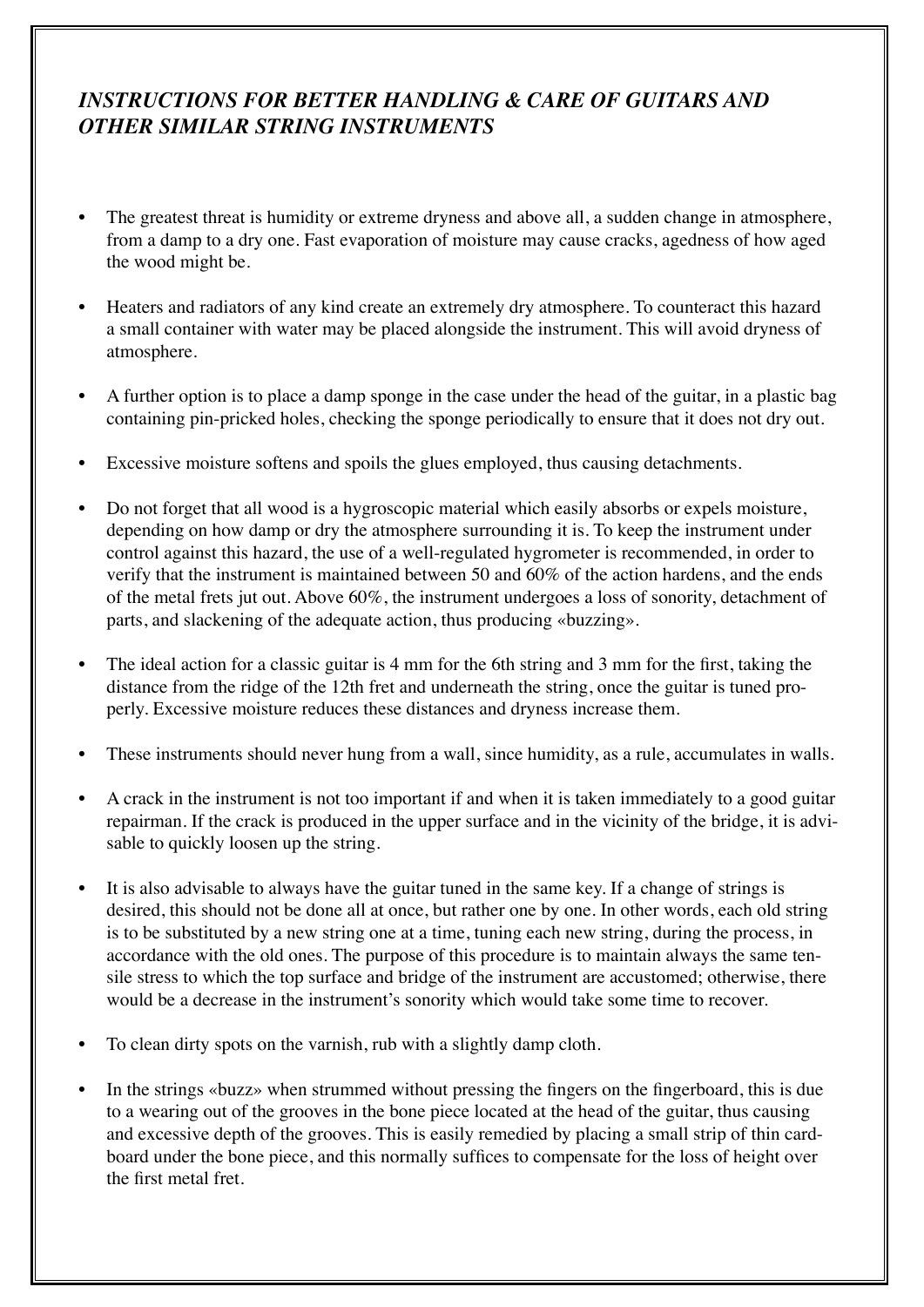### *ANWEISUNGEN ZUR BESSEREN ERHALTUNG VON GUITARREN UND ANDEREN ÄHNLICHEN INSTRUMENTEN*

- • Die grösste Gefahr sind die übermässige Feuchtigkeit und Trockenheit und vor allem der plötzliche Übergang von einer feuchten zu einer shr trockenen Umgebung. Die schnelle Verdampfung der Feuchtigkeit kann zu Rissen fürhen, auch wenn das Holz sehr gut ausgetrocknet ist.
- Alle Heizungsarten schaffen eine sehr trockene Umgebung, der man dadurch entgegenwirken.kann, ass man ein Gefäss mit Wasser in der Nähe des Instrumentes aufstellt, dessen Verdampfung die Trockenheit in der Luft verhindert.
- Eine weitere Möglichkeit besteht darin, unter den Gitarrenkopf einen feuchten Schwamm zu legen, den man in einem mit einer Nadel durchlöcherten Plastikbeutel steckt und regemässig überprüft, damit er nicht austrocknet.
- Eine der Gefahren einer übermässigen Feuchtigkeit besteht darin, dass der benutzte Leim weich werdem kann und dass dadurch Ablösungen entstehen können.
- Es darf nicht vergessen werden, dass das Holz ein hygroskopisches Material ist, das mit Leichtigkeit Feuchtigkeit aufnimmt oder auslöst, je nach dem ob die umgebende Luft feuch oder trocken ist. Es empfiehlt sich, das instrument bei einer relativen Luftfeuchtigkeit von 50 und 60% aufzubewahren, die man mittels eines richtig eingestellten Feuchtigkeitsmessers nachprüfen kann. Auf diese Weise treten keine Veränderungen im Holz ein. Bei weniger als 50 besteht die Gefahr der Bildung von Rissen. Hartwerden des Anschlages sowie des Heraustretens der Griffpunkte. Bei mehr als 60% tritt ein Klangverlust auf und es besteht das Risiko von Leimablösungen und einer Herabsetzung des zweckmässigen Anschlages und Zitterbildungen.
- Der empfehlenswerte Anschlag für eine klassische Konzertguitarre ist 4 mm für die 6. Saite und 3 mm für die erste Saite, wobei die entsprechende Messung zwischen dem Rücken des 12. Griffes und dem unteren Teil der Saite erfolgen soll, mit der Guitarre in bereite gestimmten Zustande. Die übermässige Feuchtigkeit mindert diese Entfernung und die übermässige Trockenheit führt zu ihrer Erhöhung.
- Die Instrumente dürfen nicht an den Wändem aufgehängt werden, da diese in aller Regel Feuchtigkeit aufweisen.
- Ein Riss hat keine Bedeutung, vorausgesetzt, dass man sich sofort an einen guten Fachmann in Musikinstrumenten wendet. Wenn ein solcher jedoch auf der Decke und in der Nähe der Brücke auftritt, sollten die Saiten sofort entspannt werden.
- • Es ist zweckmässig, die Guitarren stets auf denselben Ton gestimmt aufzubewahren. Wenn man die Saiten auswechseln will, dürfen die alten Saiten nicht alle auf einmal entfernt werden. Es sollte vielmehr zunächst eine derselben ausgetauscht und zusammen mit den übrigen gestimmt werden, und auf diese Weise nacheinander mit den restlichen Saiten zu verfahren. Hierdurch wird sichergestellt, dass die Brücke und die Decke in keinem Augenblick ihre Spannung verlieren, an die sie gewohnt sind, da sonst eine Minderung des Klanges eintritt, die erst nach einiger Zeit wieder verschwindet.
- Um auf dem Lack entstandene Flecke zu entfernen, genügt es, diese mit einem leicht in Wasser angefeuchteten Lappen abzureiben.
- Wenn die Saiten beim Anschlag zu «lispeln» anfangen, ist dies darauf zurückzuführen, dass die Nuten des Kopfstückes tiefer geworden sind. Dies kann man leicht dadurch beheben, dass man unterhalb des Kapoassers einen dünnen Pappstreifen oder etwas dickeren Papierstreifen einschiebt, was in aller Regel ausreichend ist, um den Höhenverlust auf dem ersten Griff auszugleichen.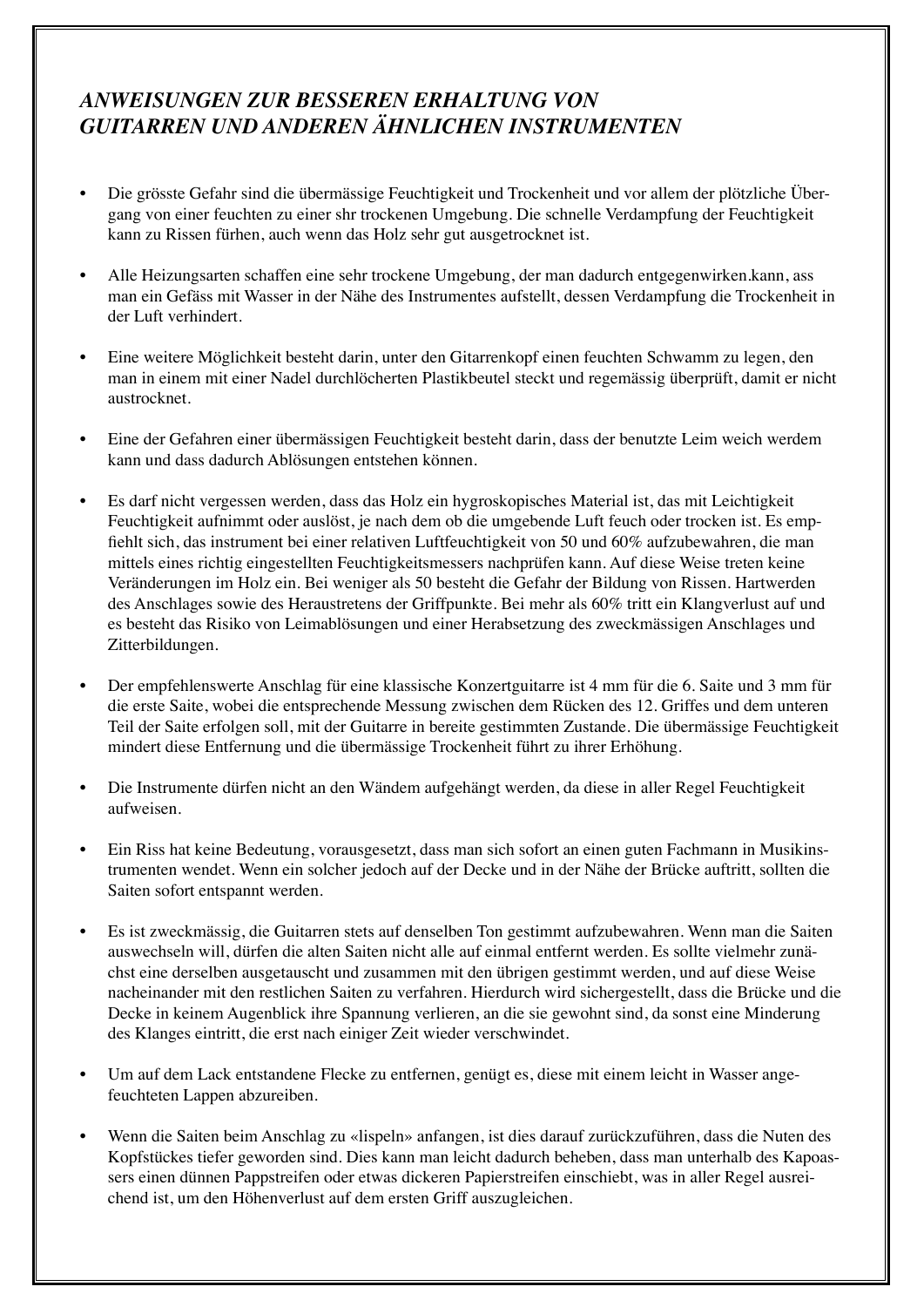# *ISTRUZIONI PER LA CORRETTA MANUTENZIONE DI CHITARRE E STRU-MENTI A CORDA SIMILARI*

- Il maggior pericolo e` costituito dall'umidita` o dal clima asciutto estremi e, soprattutto, dal passaggio brusco da un ambiente umido ad uno molto asciutto. L'evaporazione rapida dell'umidita' puo` produrre crepe, a prescindere dalla stagionatura del legno.
- Qualsiasi tipo di riscaldamento crea un ambiente eccessivamente asciutto, ed a cio` si puo` sopperire situando presso lo strumento un piccolo recipiente con acqua, la cui evaporazione contribuisce a mantenere un adeguato livello di umidita`.
- Un'altra soluzione e` introdurre nella custodia, nello spazio sotto la paletta della chitarra, una spugna umida in un sacchetto di plastica forato con un ago, controllando periodicamente che non si secchi.
- Uno dei pericoli dell'umidita` eccessiva e` che puo` ammorbidire e compromettere il potere adesivo delle colle utilizzate, causando il distacco dei legni.
- • E' necessario considerare che il legno e` un materiale igroscopico, che assorbe o espelle l'umidita' facilmente, a seconda delle condizioni ambientali circostanti. Si raccomanda di mantenere lo strumento in un ambiente tra il 50 ed il 60% di umidita` relativa dell'aria, e cio` puo` essere verificato tramite un igrometro ben tarato: in queste condizioni, lo strumento non subira` alterazioni.
- Al di sotto del 50% vi e` pericolo di crepe, aumento dell'altezza delle corde, e fuoriuscita delle estremita` dei tasti. Valori piu` alti del 60% producono una generale perdita di sonorita`, distacco delle parti e riduzione dell'altezza delle corde ottimale, causando vibrazioni spurie della corda sui tasti.
- • L' altezza delle corde ottimale per una chitarra classica da concerto e` di 4mm per la 6° corda e 3 mm per la 1°, misurando la distanza tra il profilo superiore del tasto alla XII posizione ed il profilo inferiore della corda, a chitarra accordata.
- L'eccessiva umidita` riduce queste distanze e la mancanza di umidita` adeguata le aumenta.
- Lo strumento non deve essere appeso a una parete, dove l'umidita` di norma si accumula maggiormente.
- Eventuali crepe non sono molto importanti se si ricorre immediatamente a un buon liutaio, e se queste si producono sulla tavola armonica e nella zona del ponte, e` consigliabile allentare immediatamente la tensione delle corde.
- Si raccomanda inoltre di mantenere la chitarra accordata sempre nella stessa tonalita` e, nel caso si voglia sostituire le corde, non togliere quelle vecchie tutte insieme, ma cambiarne una alla volta, accordandola con le rimanenti, e procedendo allo stesso modo con le altre. In questo modo la tavola armonica ed il ponte sono sempre sottoposti alla medesima tensione, in modo da non produrre una diminuzione di sonorita` che impiegherebbe del tempo per essere recuperata.
- Per togliere macchie superficiali, e` sufficiente strofinarle con un panno morbido leggermente inumidito con acqua.
- Se le corde suonate a vuoto producono vibrazioni o ronzii per contatto con i tasti, cio è spesso causato dal fatto che le scanalature del capotasto si sono rese più profonde per l'uso. Ciò può essere facilmente corretto inserendo sotto il capotasto un sottile spessore di carta o cartoncino, che dovrebbe essere sufficiente a ripristinare l'altezza ottimale della corda al primo tasto.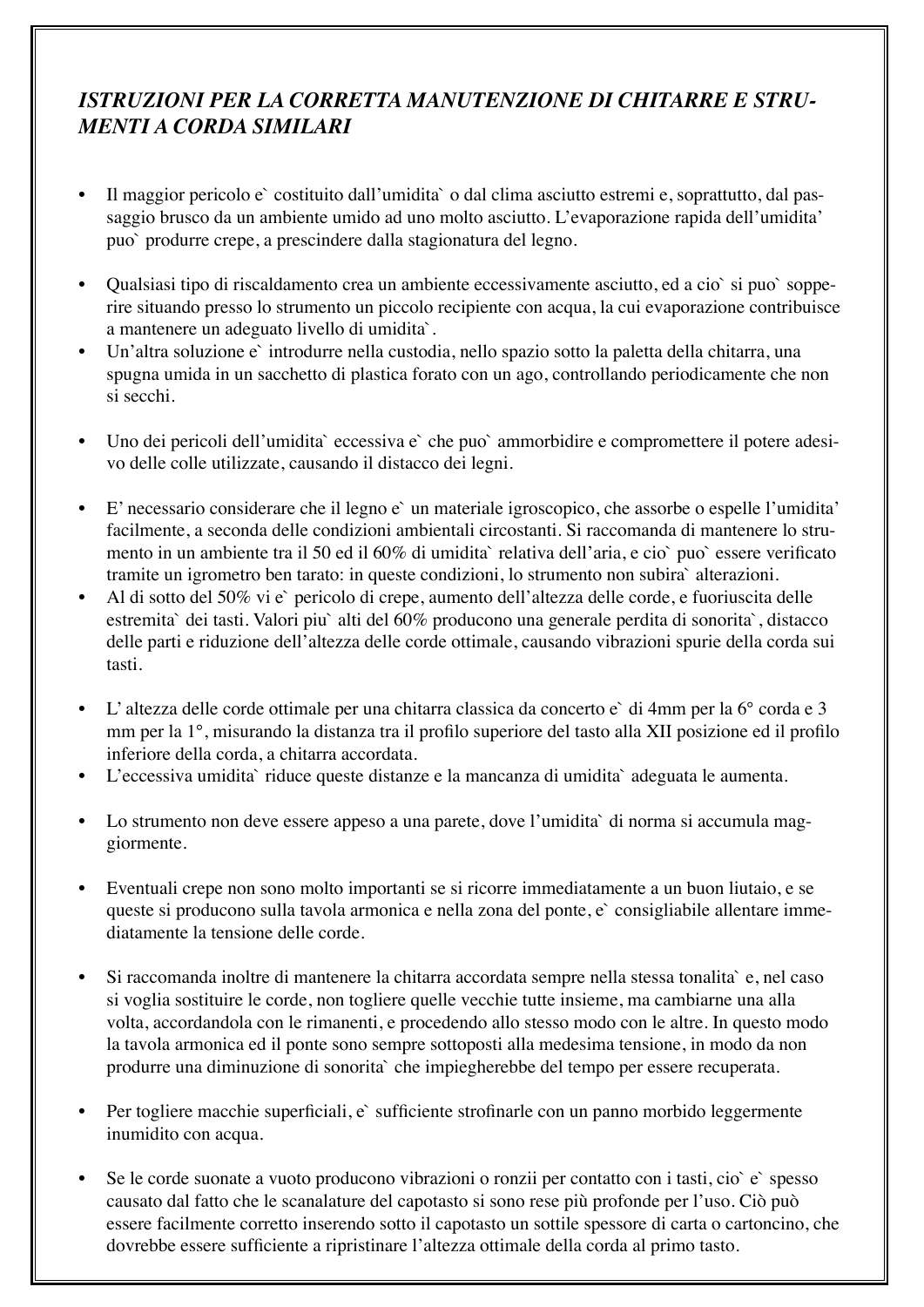## *INSTRUCCIONES PARA LA MEJOR CONSERVACIÓN DE GUITARRAS Y OTROS INSTRUMENTOS SIMILARES*

- • El mayor peligro es la humedad o sequedad extremadas y, sobre todo, el paso brusco de un ambiente húmedo a otro muy seco; la evaporación rápida de la humedad puede ocasionar rajas, por muy curada que esté la madera.
- Cualquier tipo de calefacción crea un ambiente en extremo seco, lo que se puede contrarrestar colocando cerca del instrumento un pequeño recipiente con agua, cuya evaporación impida esta sequedad de ambiente. Otra opción es poner dentro del estuche, debajo de la cabeza de la guitarra, una esponja humedecida dentro de una bolsa de plástico con agujeros hechos con un alfiler, controlándola periódicamente para que no se seque.
- Uno de los peligros de la humedad excesiva es que pueda reblandecer y estropear las colas, causando despegaduras.
- Hay que tener en cuenta que toda madera es un material higroscópico, que adquiere o expele humedad fácilmente, según sea húmedo o seco el ambiente que la rodea. Lo recomendable es mantener el instrumento entre el 50 y el 60% de humedad relativa del aire, lo que se puede comprobar por medio de un higrómetro bien regulado; de esta forma permanece inalterable. Por debajo del 50% hay peligro de rajaduras, endurecimiento de la pulsación y de que sobresalgan las puntas de los trastes. Por encima del 60% hay pérdida de sonido, riesgos de despegaduras y reducción de la pulsación adecuada, produciendo ceceos.
- La pulsación recomendable para una guitarra clásica de concierto es de 4 mm para la 6<sup>ª</sup> cuerda y 3 mm para la 1ª, tomando esta medida entre el lomo del 12 traste y la parte inferior de la cuerda, estando la guitarra afinada. La excesiva humedad reduce estas distancias y la sequedad las aumenta.
- No deben colgarse en las paredes, porque estas suelen acumular humedad.
- Una raja no tiene importancia si se recurre pronto a un buen reparador de instrumentos, y si esta se produce en la tapa y cerca del puente es aconsejable aflojar enseguida las cuerdas.
- • Es conveniente mantener las guitarras afinadas siempre al mismo tono y, en caso de desear cambiar las cuerdas, no quitar las viejas de una vez, sino cambiar una, afinarla con las demás, y así proceder de una en una con las restantes; esto tiene por objeto que el puente y la tapa no pierdan ni por un momento la tensión a que están acostumbrados, lo que produciría una disminución en el sonido que tardaría algún tiempo en recuperar.
- • Para limpiar manchas sobre el barniz, basta frotarlas con un trapo ligeramente húmedo en agua.
- Cuando las cuerdas cecean al pulsarlas al aire, es debido a que las ranuras del hueso de cabeza se han ahogado por desgaste; esto se corrige fácilmente colocando debajo de esta cejilla una tira de cartulina delgada o papel algo grueso, que generalmente basta para compensar la pérdida de altura sobre el primer traste.